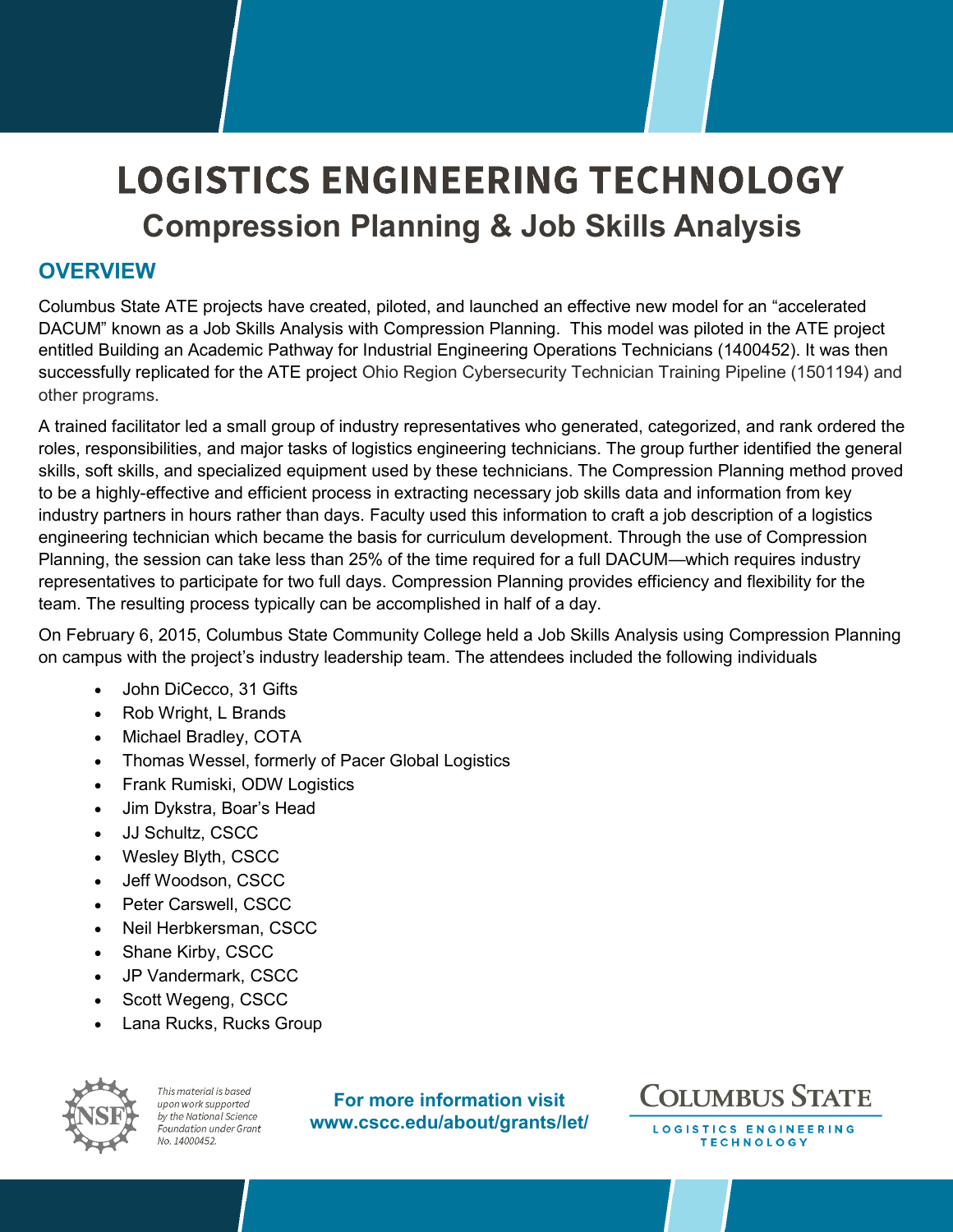## **COMPRESSION PLANNING RESULTS**

#### **CORE KNOWLEDGE & COMPETENCIES**

| <b>Accounting &amp; Finance</b> | Understand basic accounting and finance terminology<br>$\bullet$<br>Apply managerial and cost accounting concepts in daily work<br>Conduct return on investment analysis<br>$\bullet$<br>Employ inventory and inventory controls<br>$\bullet$<br>Formulate and use key performance indicators<br>$\bullet$                                                                                                                         |
|---------------------------------|------------------------------------------------------------------------------------------------------------------------------------------------------------------------------------------------------------------------------------------------------------------------------------------------------------------------------------------------------------------------------------------------------------------------------------|
| <b>Communication</b>            | Use appropriate interpersonal communications<br>$\bullet$<br>Utilize effective oral and written presentation skills<br>$\bullet$<br>Interpret data and translate to co-workers and supervisor<br>$\bullet$                                                                                                                                                                                                                         |
| <b>Information Technology</b>   | Be proficient with the Microsoft Office software suite<br>$\bullet$<br>Operate a labor management system<br>$\bullet$<br>Operate a warehouse management system<br>Conduct data mining and analysis<br>Depict results of data mining into a report<br>Extract data from a programmable logic controller and analyze results<br>Use data identification systems including barcodes and RFID (radio<br>frequency identification) tags |
| Leadership                      | Achieve key performance indicators of the employer<br>$\bullet$<br>Achieve key performance indicators of immediate customers<br>Serve as liaison between the operations team, equipment and space<br>Conduct "what if" analyses of multiple scenarios<br>Serve as a project manager                                                                                                                                                |
| <b>Logistics</b>                | Understand the full spectrum of supply chain management<br>$\bullet$<br>Manage the deployment of material handling equipment<br>$\bullet$                                                                                                                                                                                                                                                                                          |

#### **TECHNICAL KNOWLEDGE**

| <b>Industrial Engineering</b><br><b>Technology</b> | • Troubleshoot and resolve issues with unfamiliar processes<br>Understand basic capabilities and uses of simulations<br>Review vendor specifications<br>Use basic AutoCAD software functions<br>Adhere to safety concepts in operations and materials handling<br>Be aware of the regulatory environment<br>Apply ergonomics concepts within daily work<br>Conduct fundamental work measurement and time study<br>Adopt continuous process improvement to discover and resolve problems<br>Optimize resources (machines, technology, space, funding) within an<br>environment |
|----------------------------------------------------|-------------------------------------------------------------------------------------------------------------------------------------------------------------------------------------------------------------------------------------------------------------------------------------------------------------------------------------------------------------------------------------------------------------------------------------------------------------------------------------------------------------------------------------------------------------------------------|



This material is based upon work supported by the National Science Foundation under Grant No. 14000452.